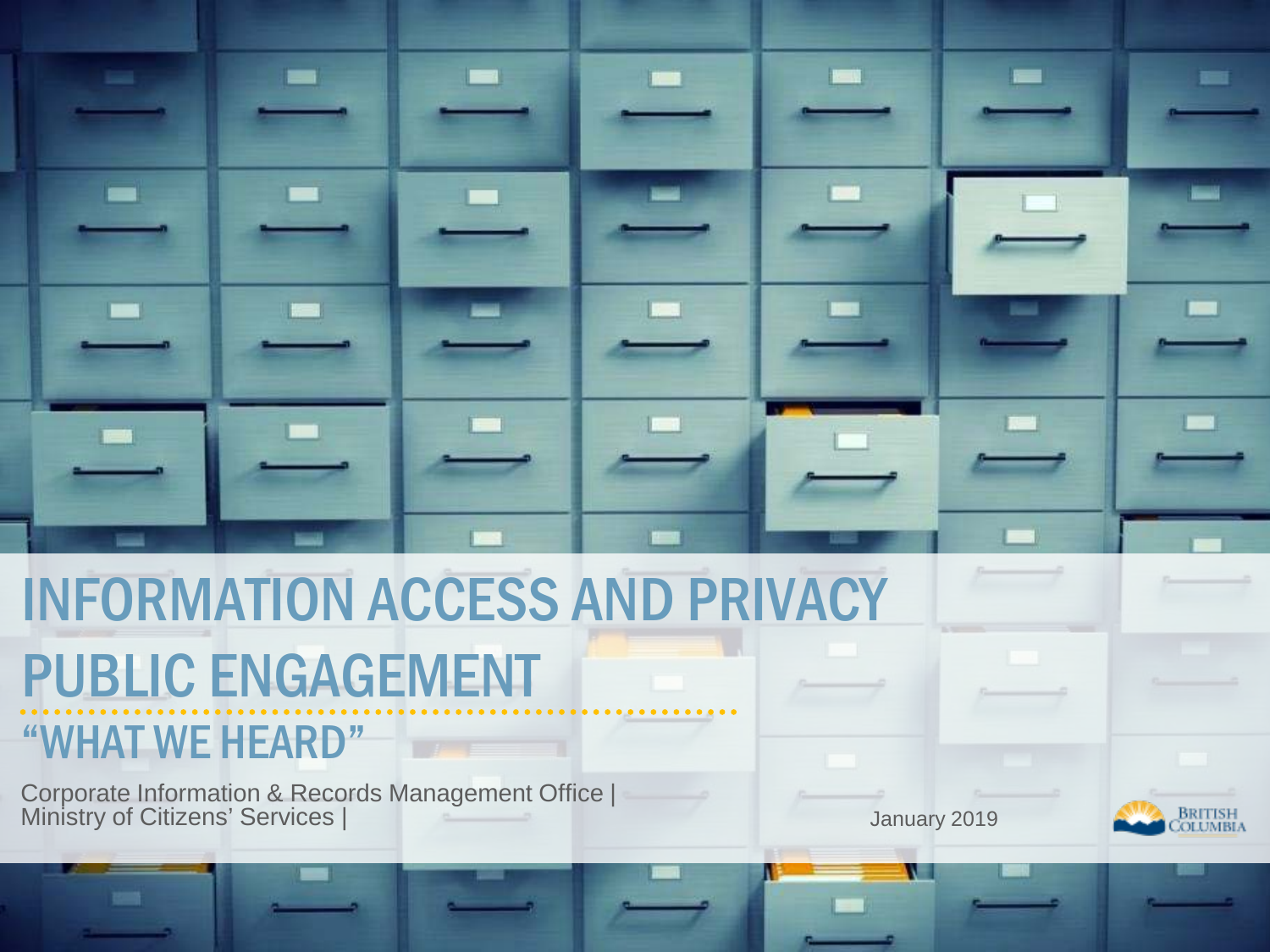### ENGAGEMENT OVERVIEW

The Ministry of Citizens' Services asked for thoughts and ideas from interested members of the public on how to improve access to information and enhance privacy protection.

As one component of our overall engagement strategy, an online public engagement was initiated in the spring of 2018, inviting stakeholder organizations, subject matter experts, and individuals to provide a formal written submission, or participate in public dialogue on a series of topics.

This report summarizes the considerations, ideas and responses from participants compiled during this online public engagement process.

The Ministry has already received a number of recommendations for changes to FOIPPA and other valuable feedback from a variety of groups — including a Special Committee of the Legislative Assembly.

We also met with others who helped inform future changes and improvements, including users of the FOI system, interest groups, public bodies and the Information and Privacy Commissioner

The conversation with British Columbians is ongoing, and we will continue to look for more opportunities to involve our stakeholders in designing improvements.

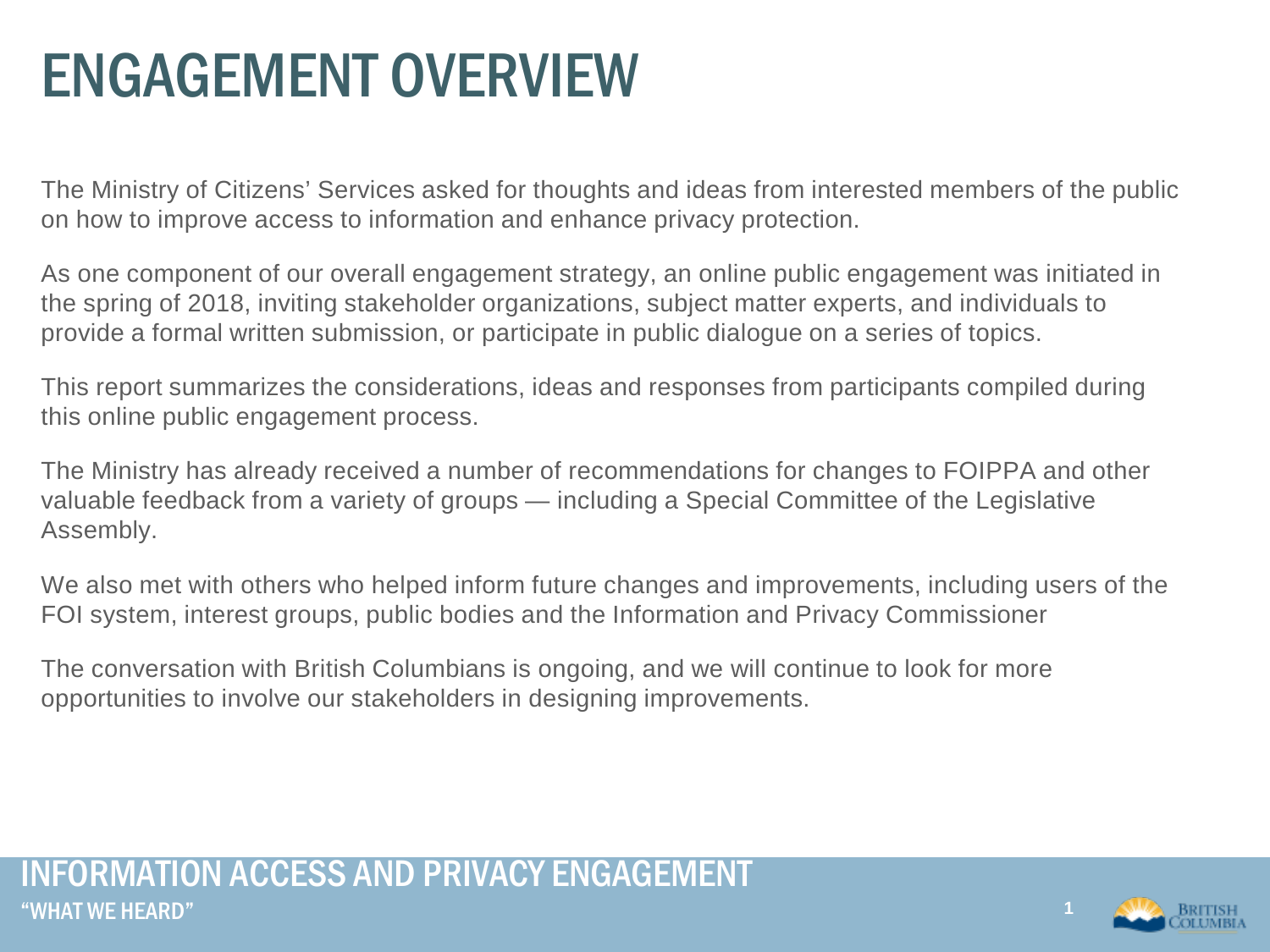# FREEDOM OF INFORMATION AND PROTECTION OF PRIVACY ACT (FOIPPA) OVERVIEW

British Columbia's *Freedom of Information and Protection of Privacy Act* (FOIPPA) came into force in 1993 and applies to approximately 2,900 public bodies. These bodies include ministries, Crown corporations, municipalities, universities and colleges, school boards, health authorities and governing bodies of professions and occupations (e.g., the College of Physicians and Surgeons of British Columbia).

FOIPPA aims to balance the duties government has to be transparent and accountable to the public, while also protecting the privacy rights of British Columbians.

FOIPPA has not been substantively amended since 2011. While strides have been made to improve policies and processes in recent years, it is important to ensure we are continuously improving in the areas of access to information and protection of privacy.



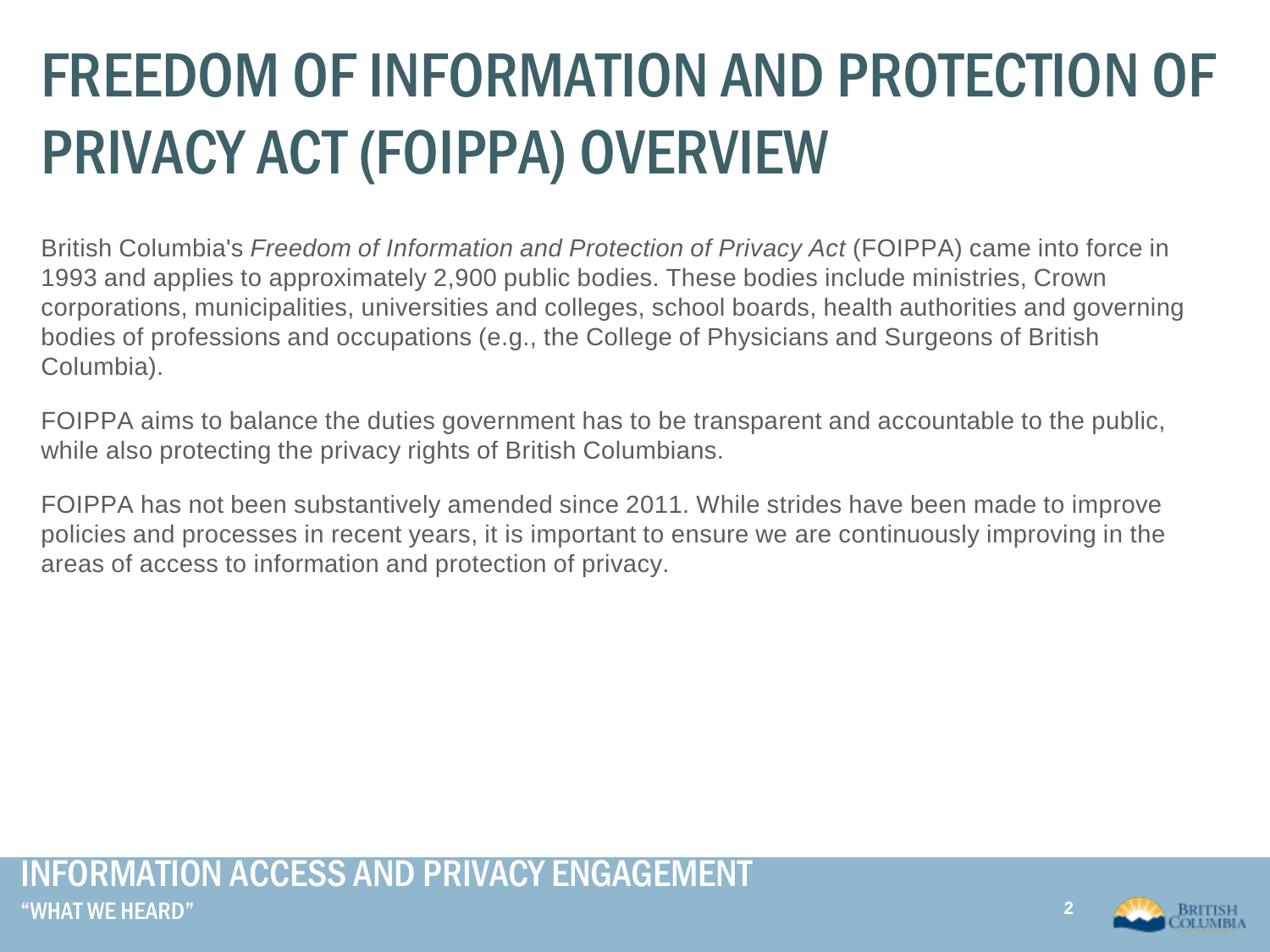### WHO WE HEARD FROM



### WHAT WE ASKED YOU TO WEIGH IN ON

### **We posted information about topics including:**

- The FOI process;
- Protecting your privacy;
- Getting access to the information you want;
- Fees for FOI requests;
- Reporting privacy breaches; and
- Offences and penalties in FOIPPA.



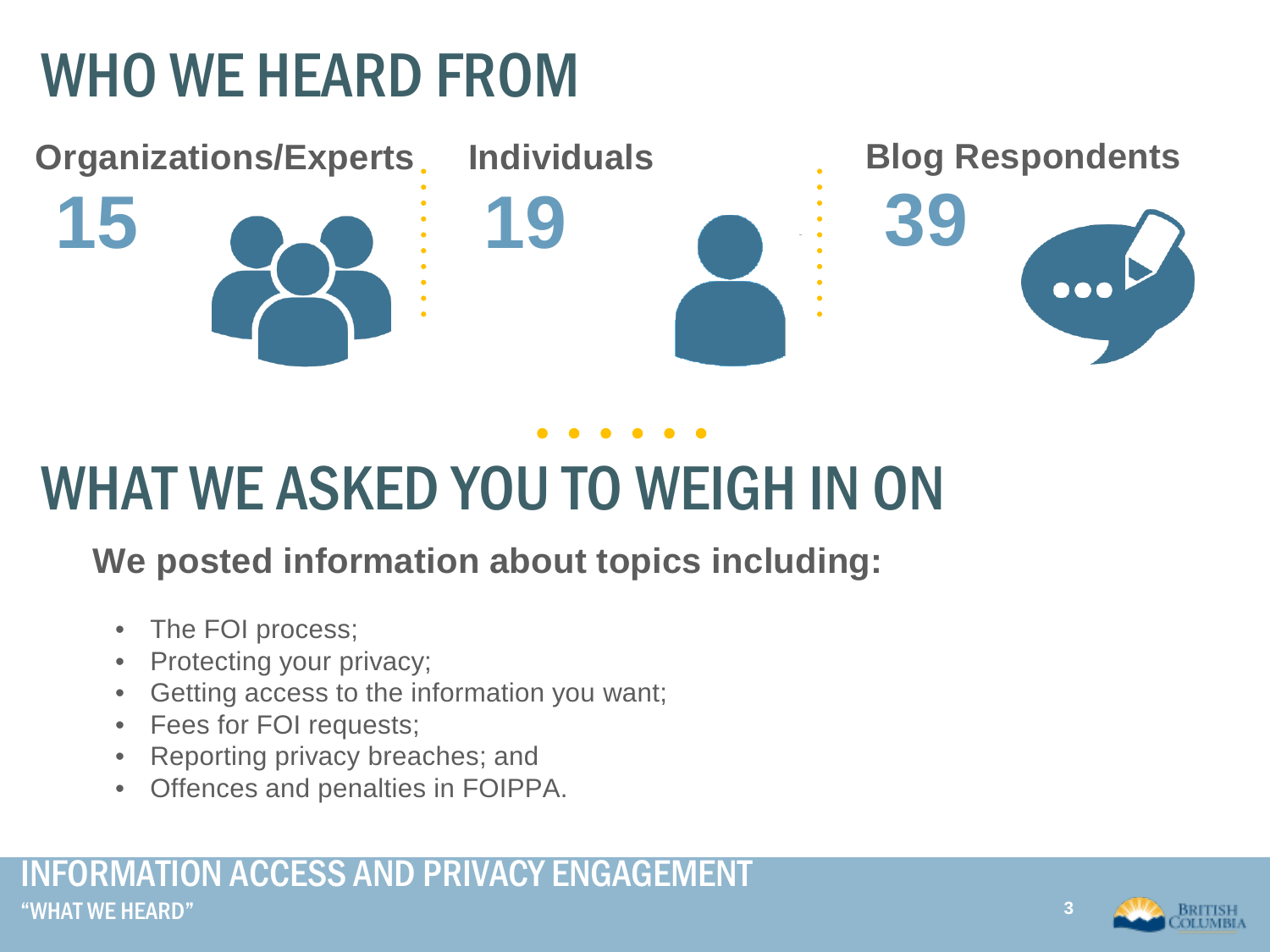### WHAT WE HEARD

### **CHALLENGES & OPPORTUNITIES**

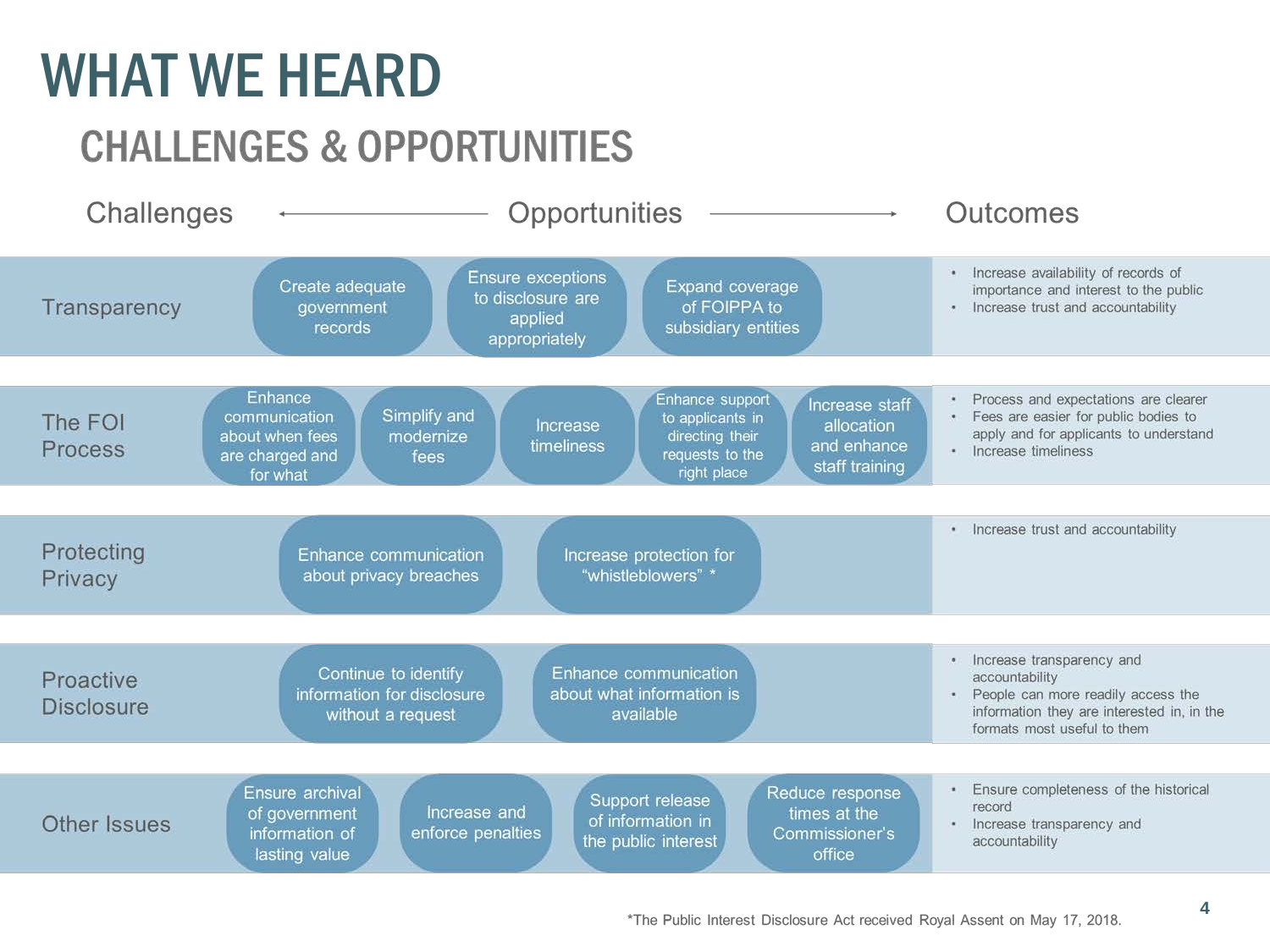### CHALLENGES & OPPORTUNITIES

- Accountability and transparency of public bodies were at the core of most submissions.
- Participants called on public bodies to share information in the public interest, to enhance public trust.
- Several participants supported a requirement to document government decisions.
- Barriers to accessing information were identified by many participants as suggested areas of focus for reform. These included:
	- perceived delays or failures to produce records;
	- difficult and time-consuming processes;
	- broad application of exceptions to disclosure;
	- coverage of subsidiary entities owned or controlled by public bodies; and
	- fees for requests.
- Participants also focused on opportunities to make more information available without an FOI request.
- Participants noted the importance of notifying affected individuals when their privacy has been breached.
- There was confusion about fees, and several participants made recommendations about changes to the fee structure.
- Many participants felt that the Office of the Information and Privacy Commissioner should be held to a time limit (e.g. 30 days) for the resolution of a complaint.
- Several participants noted that entities that perform public functions should be held to the same level of transparency and accountability as public bodies.
- There were misconceptions identified around FOI response timelines and extensions, and whether contracted service providers are covered under the Act, suggesting a need for improved awareness for the public about the Freedom of Information process and the rights afforded by the Act.

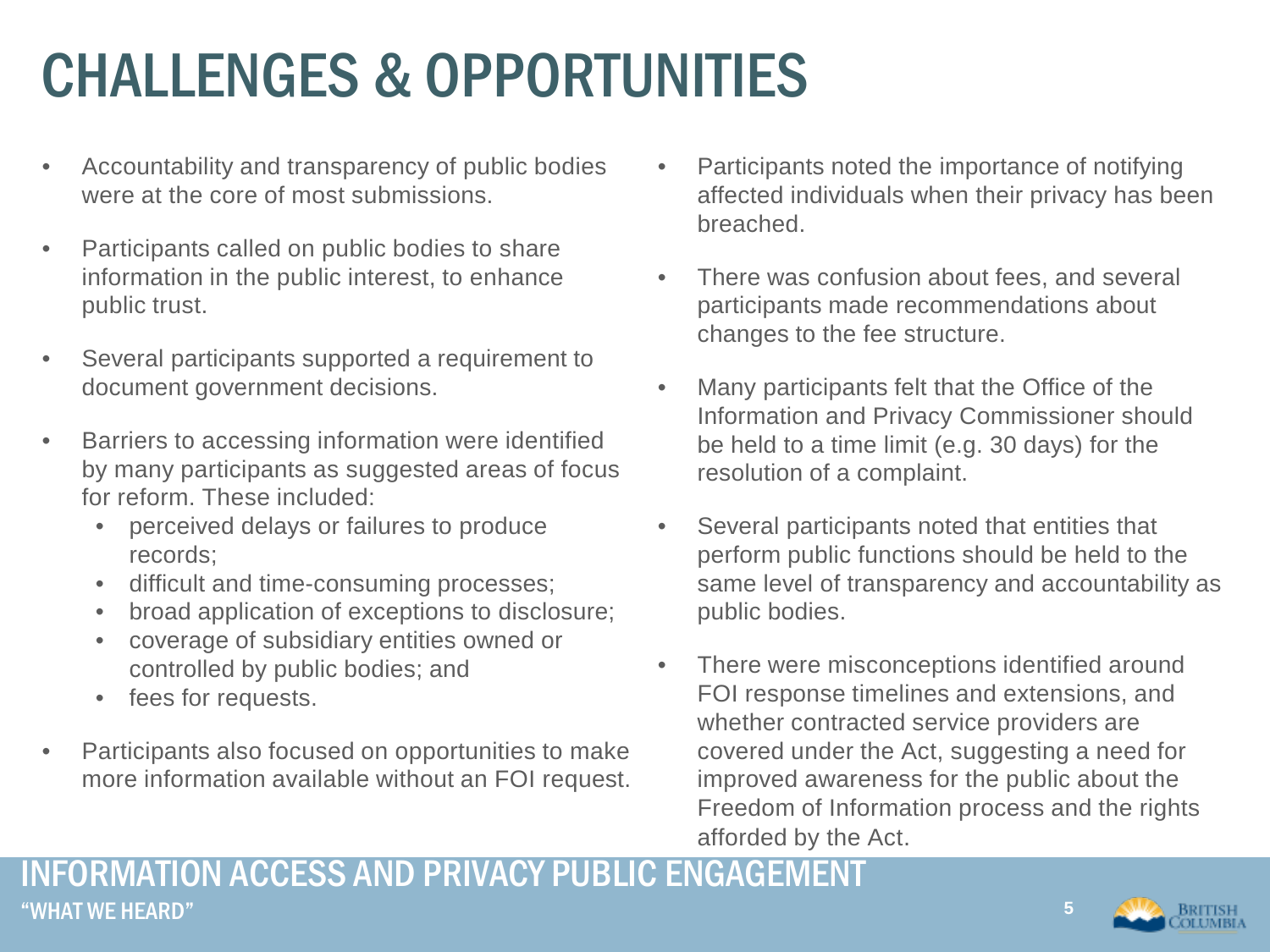### WHAT WE HEARD: TRANSPARENCY

#### **Exceptions to the Right of Access to Information**

People have the right to access any public record through FOI and receive those records, subject to certain exceptions contained in legislation. These exceptions are designed to protect information that could be harmful to government or a third party, like businesses, individuals, or law enforcement. Some of these exceptions are applied at the discretion of the head of the public body, while other exceptions are mandatory and must be applied in all cases.

A few participants expressed concern respecting what they perceived as frequent or broad application of these exceptions.

One submission suggested these exceptions might be a barrier for Indigenous groups seeking records they need to substantiate land claims, seek reparations or foster reconciliation.

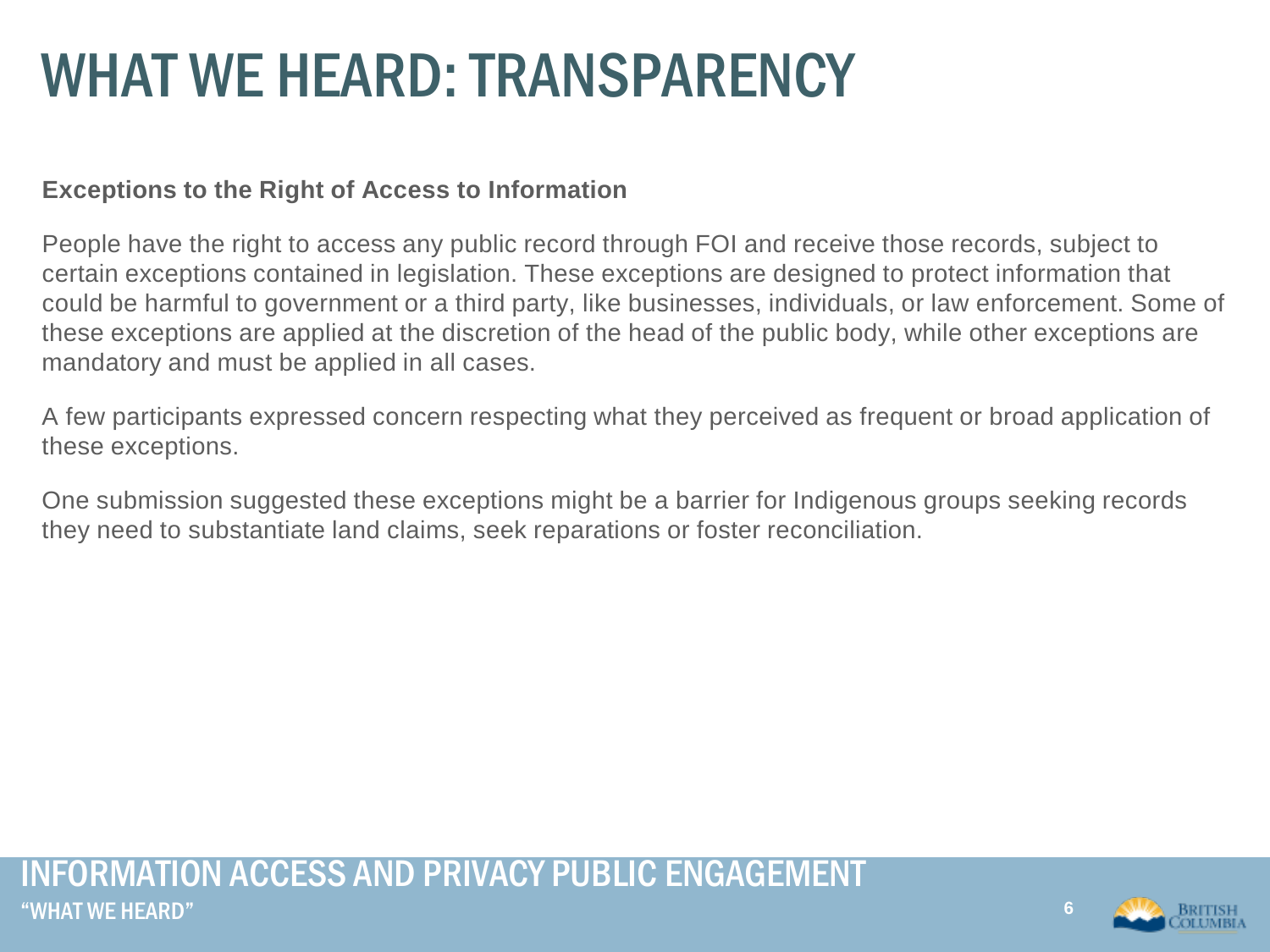### WHAT WE HEARD: TRANSPARENCY

#### **Documenting Government Decisions**

A duty to document is a positive obligation, in law or policy, to create records of government decisions. To promote accountability, there was support among some participants for a requirement to document government decisions.

Several participants supported including a requirement to document government decisions in FOIPPA. A few suggested that if public bodies fail to create and retain appropriate records, the public's perception of government transparency is negatively affected.

#### **Expanding Coverage of the Act to Subsidiary Entities**

Some public bodies own or control other entities, which have been created to carry out specific functions on behalf of the public body.

Several participants noted that entities that perform a public function should be held to the same level of transparency and accountability as public bodies.

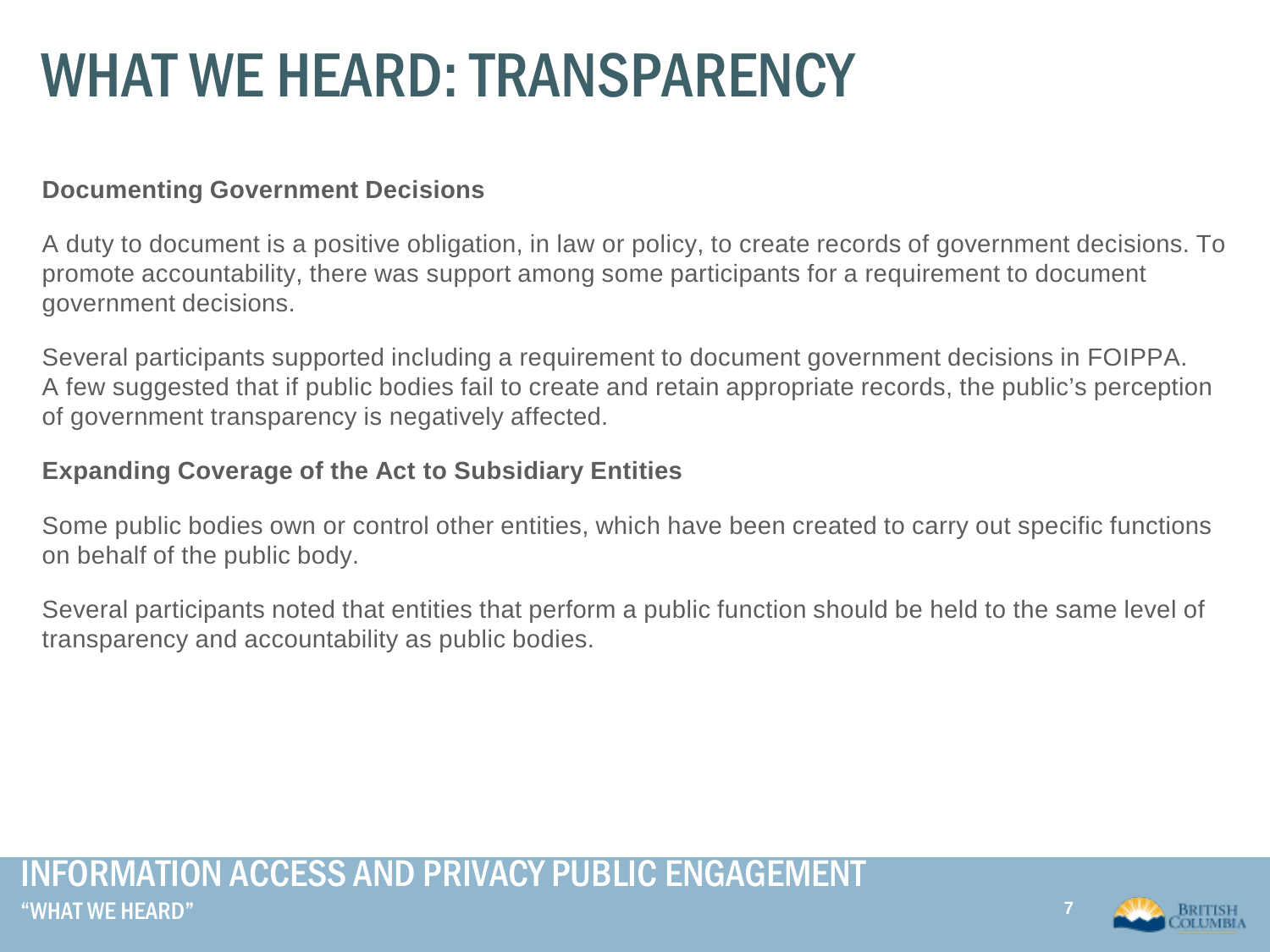#### **Fees for Requests**

FOIPPA authorizes public bodies to charge applicants fees for specific activities associated with responding to requests for general information. Fees are not charged when a person makes a request for their own personal information.

Some participants were concerned that fees could discourage low-income British Columbians or not-forprofit groups from making requests. Some suggested that fees should be either reduced or simplified, for example by charging a flat-rate application fee for general requests.

A few participants suggested that no fees should be charged for electronic documents.

Finally, a few participants were under the misconception that government charges fees for requests for personal information, which is not the case. This indicates an area in which the Ministry could enhance its public education and awareness.

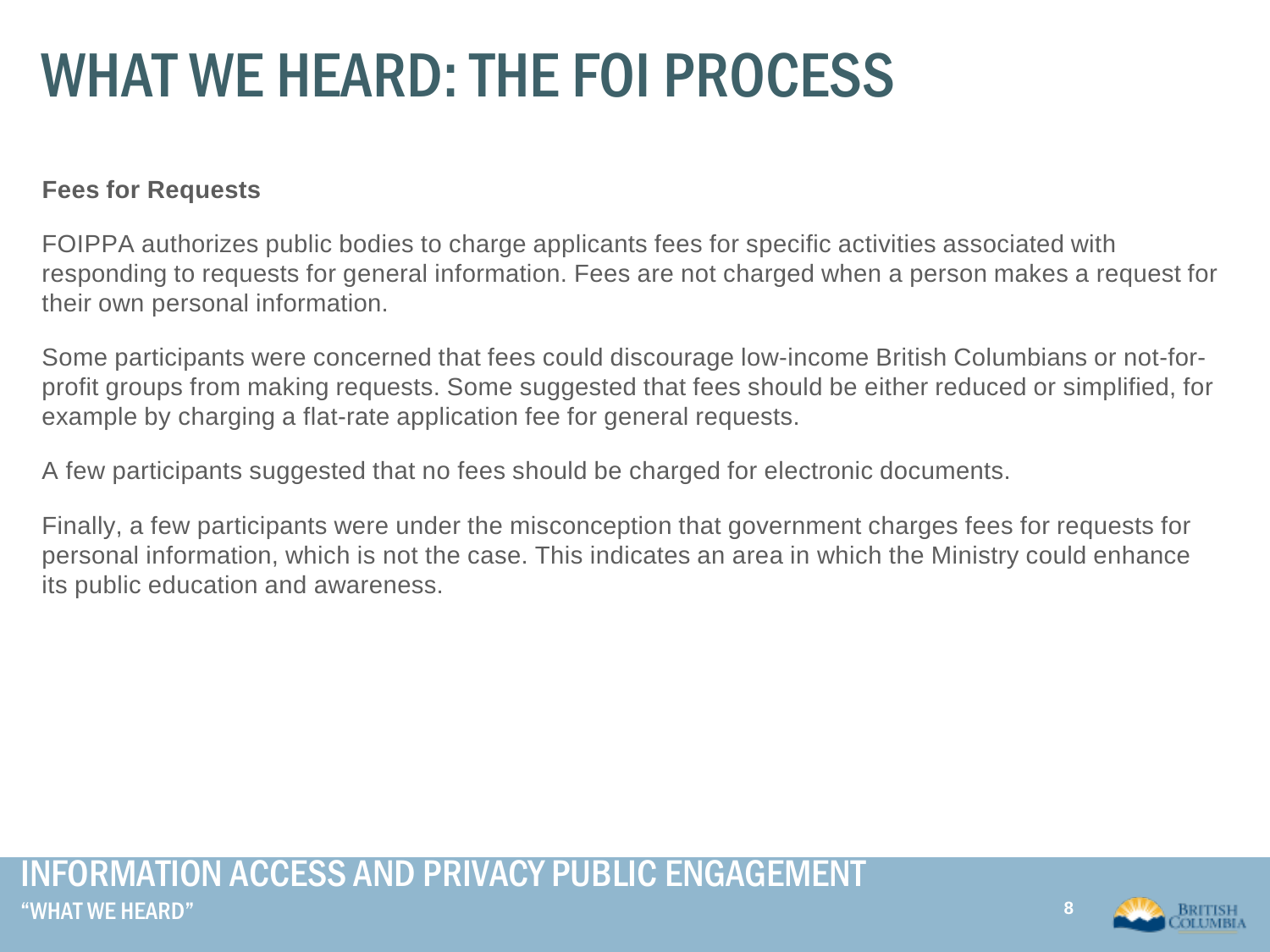#### **Fee Waivers**

While processes to reduce or waive fees exist, a few participants noted that these were resourceintensive processes that delayed access to information. A few participants also noted that fees should automatically be waived when large amounts of information are redacted before records are released to the applicant.

#### **Fees for Broad or Voluminous Requests**

Some participants recognized that fees are a useful tool for encouraging applicants to better focus requests. However, they also noted that, where a request is so broad as to result in a large number of responsive records or a significant amount of effort in responding, public bodies should assist an applicant in refining the topic of the request, to reduce or eliminate potential fees.

#### **Training and Resources**

To support timely responses to information requests, several participants agreed that offices handling information requests need to be adequately funded and staffed. Further, participants noted that staff in public bodies should receive training and education to ensure they can fulfill their duty to assist applicants.

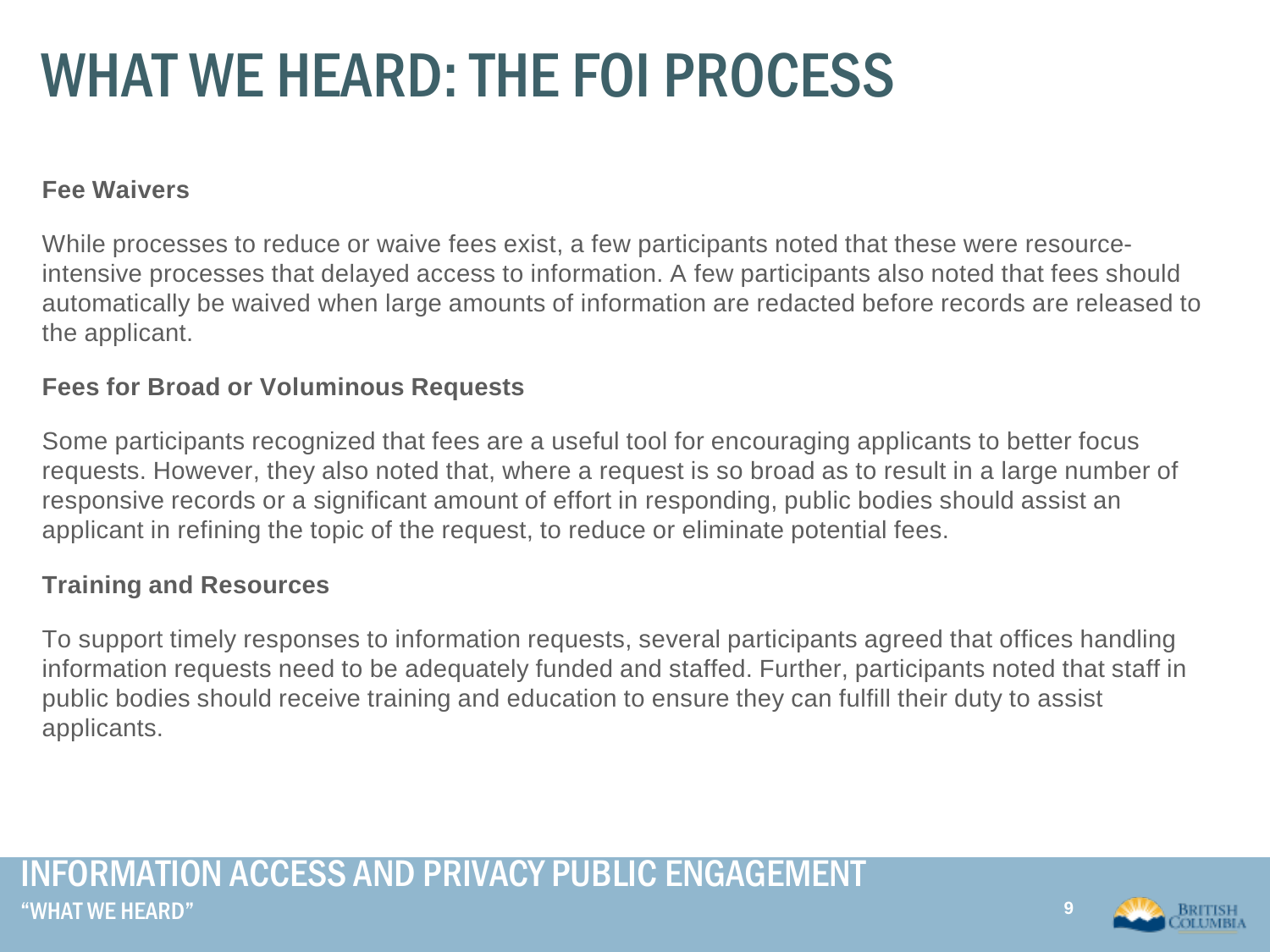#### **The Application Process**

In order to obtain access to information in a record, an applicant must make a written request that provides sufficient detail and submit it to the public body that the applicant believes has custody or control of the record.

Several participants raised concerns over what they perceived as a difficult and time-consuming process. Specifically, a few participants mentioned delays that resulted from being asked to clarify information requests. Others reported that some public bodies may not have enough staff available to respond to requests.

Some participants suggested applicants should be provided more assistance in locating the relevant public body or ministry to which they should send their requests.

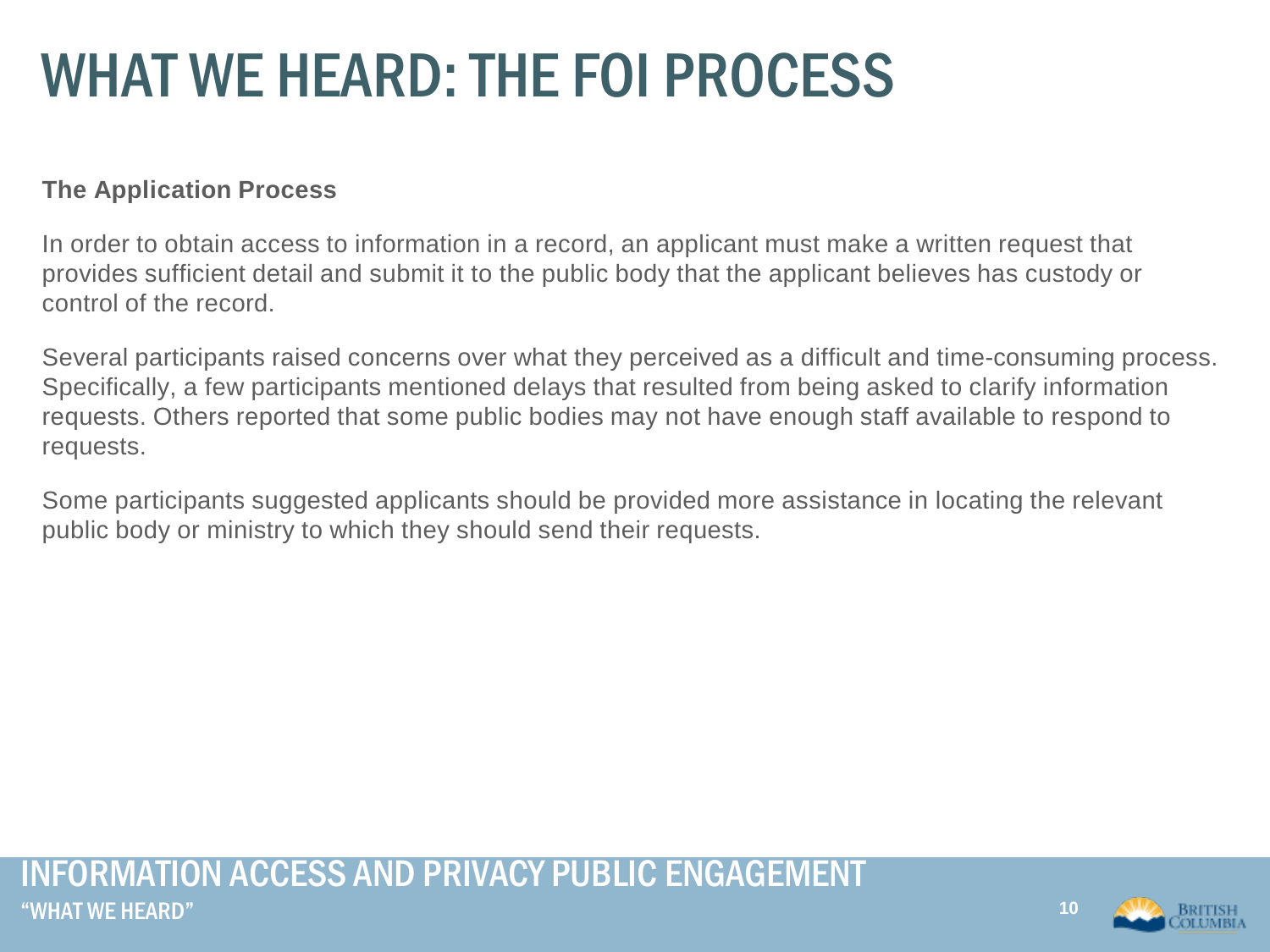### **Timelines for Responding to Requests**

Public bodies are required to make every effort to respond as quickly as possible to requests for information.

FOIPPA establishes a maximum time limit of 30 business days for responding to a request. In some circumstances, a public body is permitted to extend this time limit by 30 or more business days, to provide enough time to adequately respond to an applicant's request.

Some participants felt that the timelines should be reduced, and that timelines for their requests were frequently extended. Some participants felt that responses need to be provided sooner, especially if a request is in response to an imminent need.

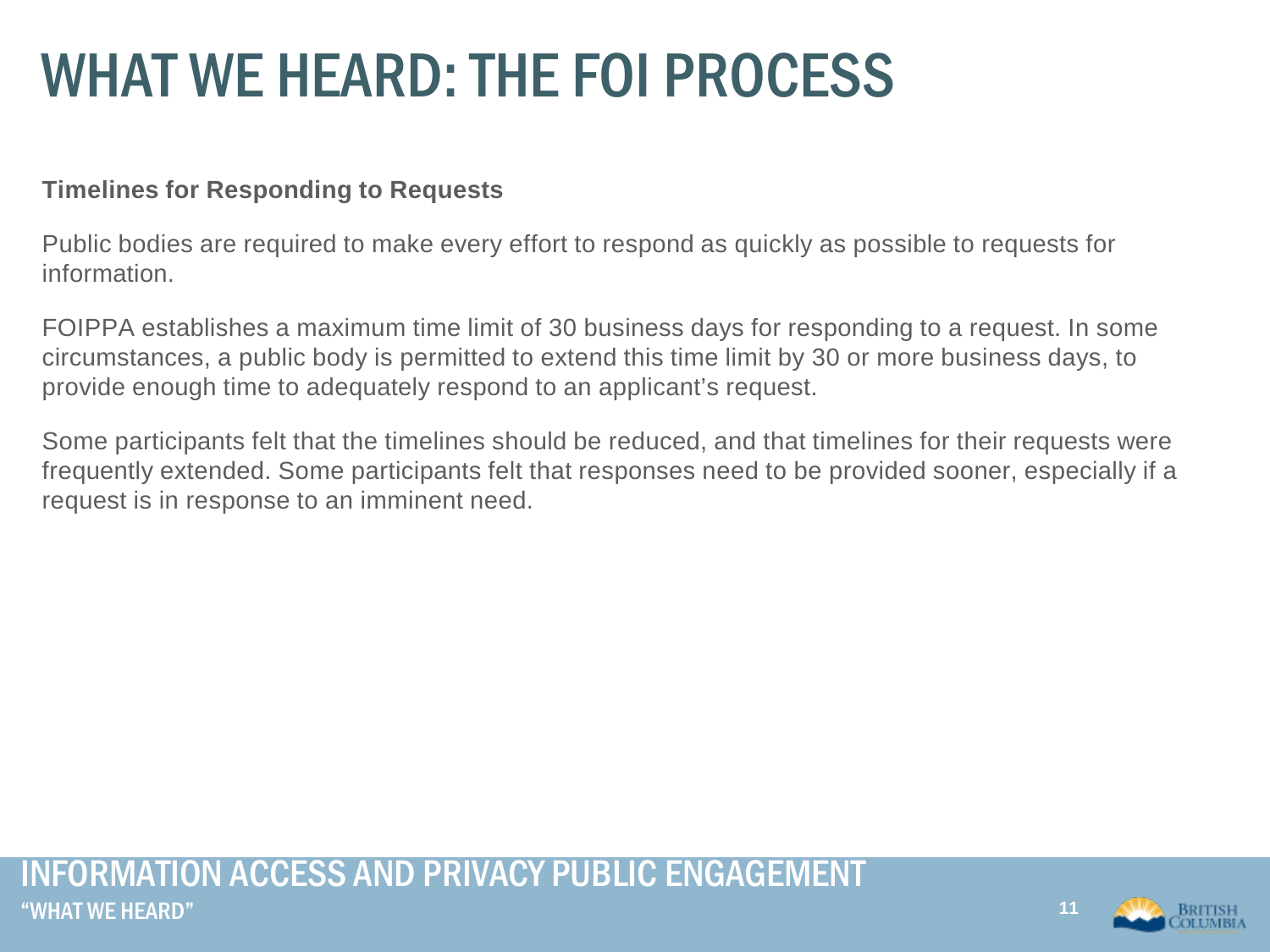### WHAT WE HEARD: PROTECTING PRIVACY

Some participants supported a mandatory requirement for public bodies to report privacy breaches to the Office of the Information and Privacy Commissioner, and to notify affected individuals who have been adversely impacted by a breach. Participants also reported a need for timely resolution of privacy breaches.

. . . . . . . . . . .

## WHAT WE HEARD: WHISTLEBLOWER PROTECTION

Several participants expressed support for "whistleblower protection". While FOIPPA contains protections for employees in limited circumstances, experts believed that broad "whistleblower protection" through a separate Act would ensure increased transparency. The Public Interest Disclosure Act received Royal Assent on May 17, 2018; however, it is not yet in force.

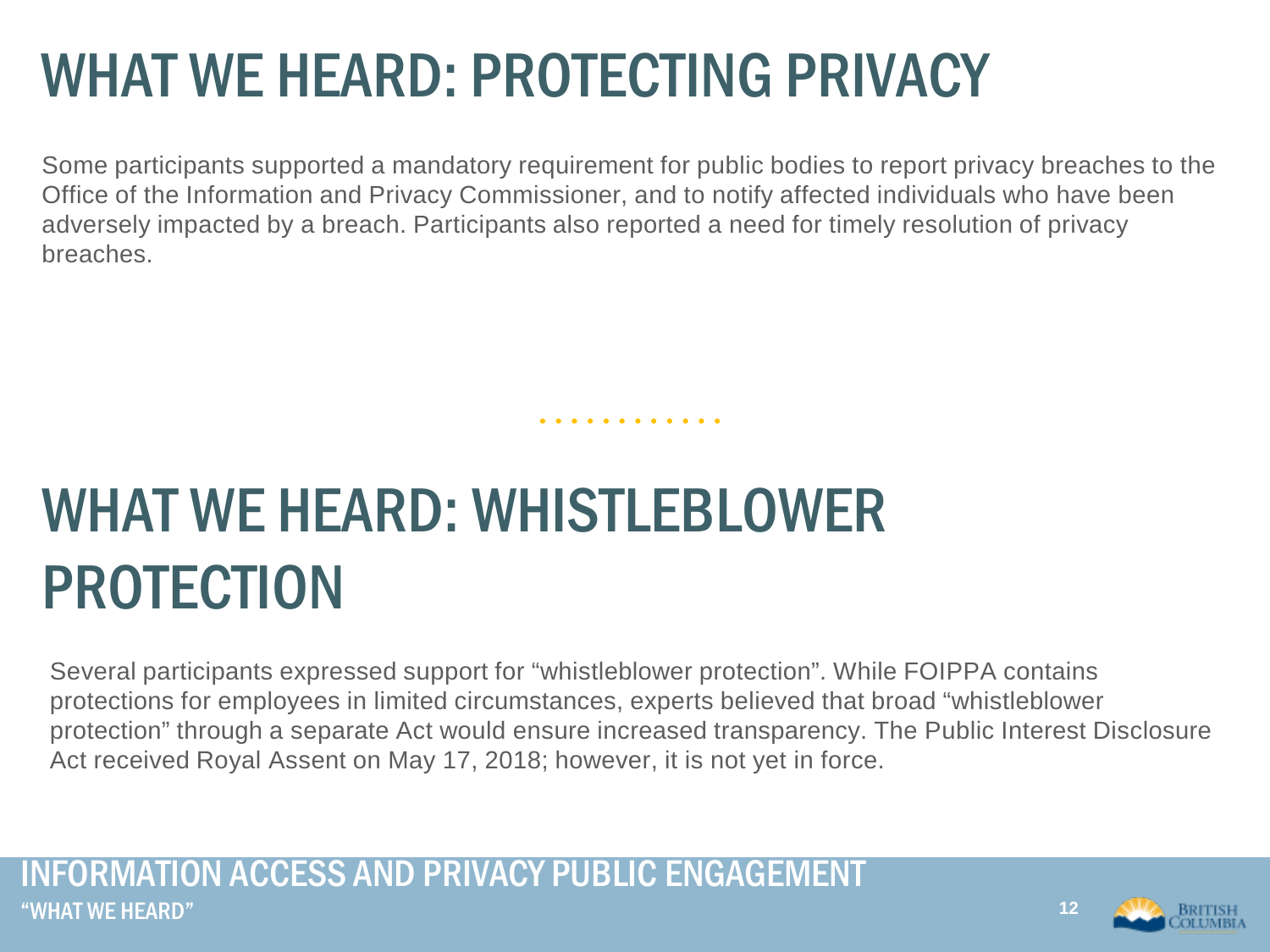### WHAT WE HEARD: DUTY TO ARCHIVE

A few participants felt that there is a need to ensure that government records are created, retained and transferred to government archives to overcome perceived gaps in public record keeping.

Government continues to work toward the implementation of a permanent trusted repository for digital government records. Government information in paper format that is scheduled for permanent retention is held at BC Archives.

. . . . . . . . . . . .

### WHAT WE HEARD: PROACTIVE DISCLOSURE

To support transparency, several participants agreed that government has a duty to provide routine, timely proactive access to records, without the need for an FOI request. A few participants noted that information that is already frequently requested via FOI requests should be released proactively.

Some respondents felt that the routine and timely, predictable and proactive release of records may reduce the quantity of FOI requests, therefore improving timeliness.

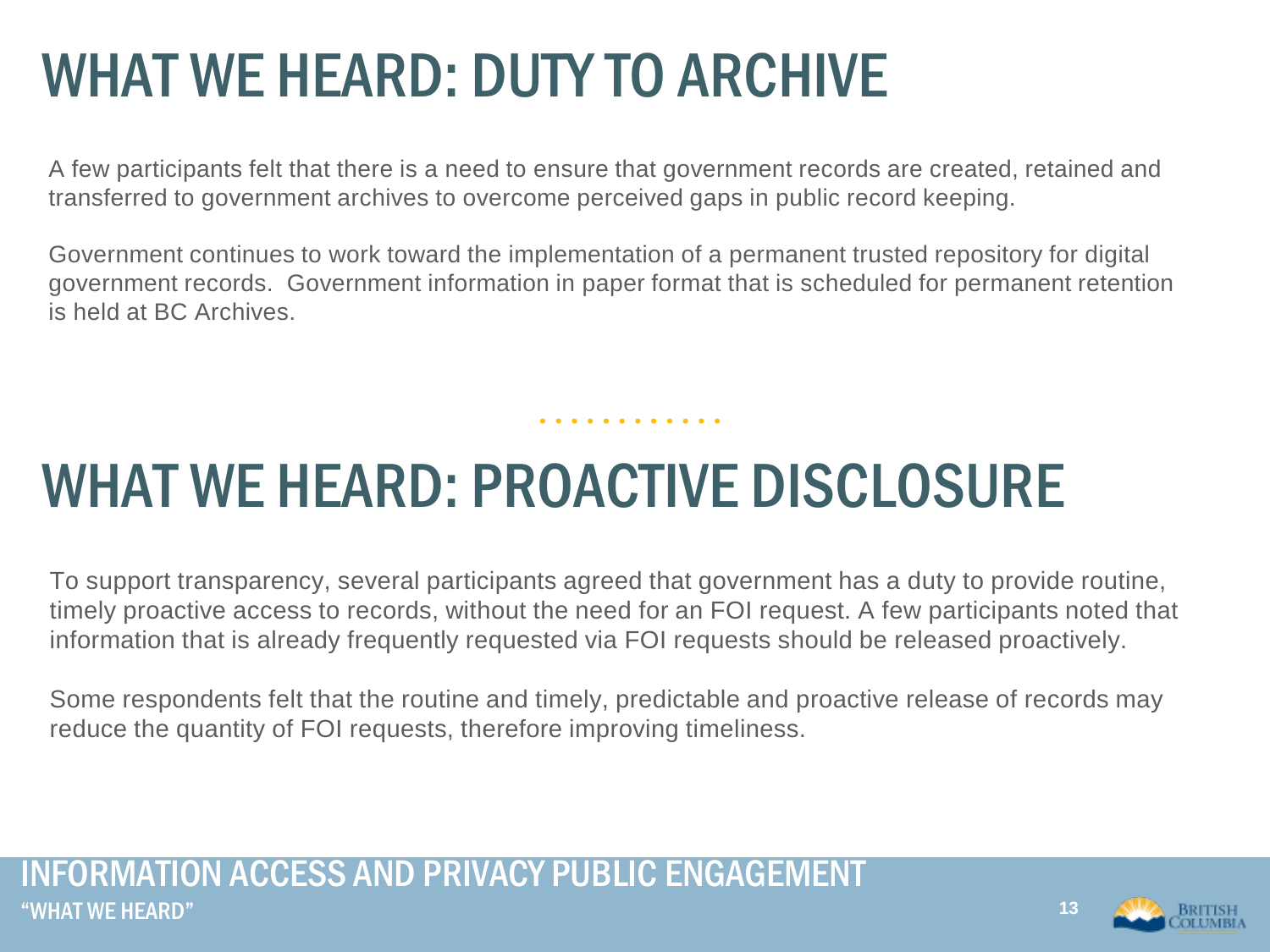## WHAT WE HEARD: DISCLOSURE IN THE PUBLIC INTEREST

FOIPPA contains a public interest override, which applies in spite of any other exception to disclosure in the Act, and mandates the disclosure of information about a risk of significant harm to the environment, the health or safety of the public or a group of people, or is in the public interest for any other reason.

. . . . . . . . . . . .

A few participants reported the need for increased transparency through the use of this override.

Those individuals noted that when information may protect public safety, public bodies have a duty to inform citizens.

### WHAT WE HEARD: OFFENCES AND PENALTIES

FOIPPA contains both general and specific offences for which an individual or organization is liable, upon conviction, to a fine.

Several participants felt that public bodies need to be held more accountable, and supported increased penalties or fines for those who fail to meet the requirements of the Act.